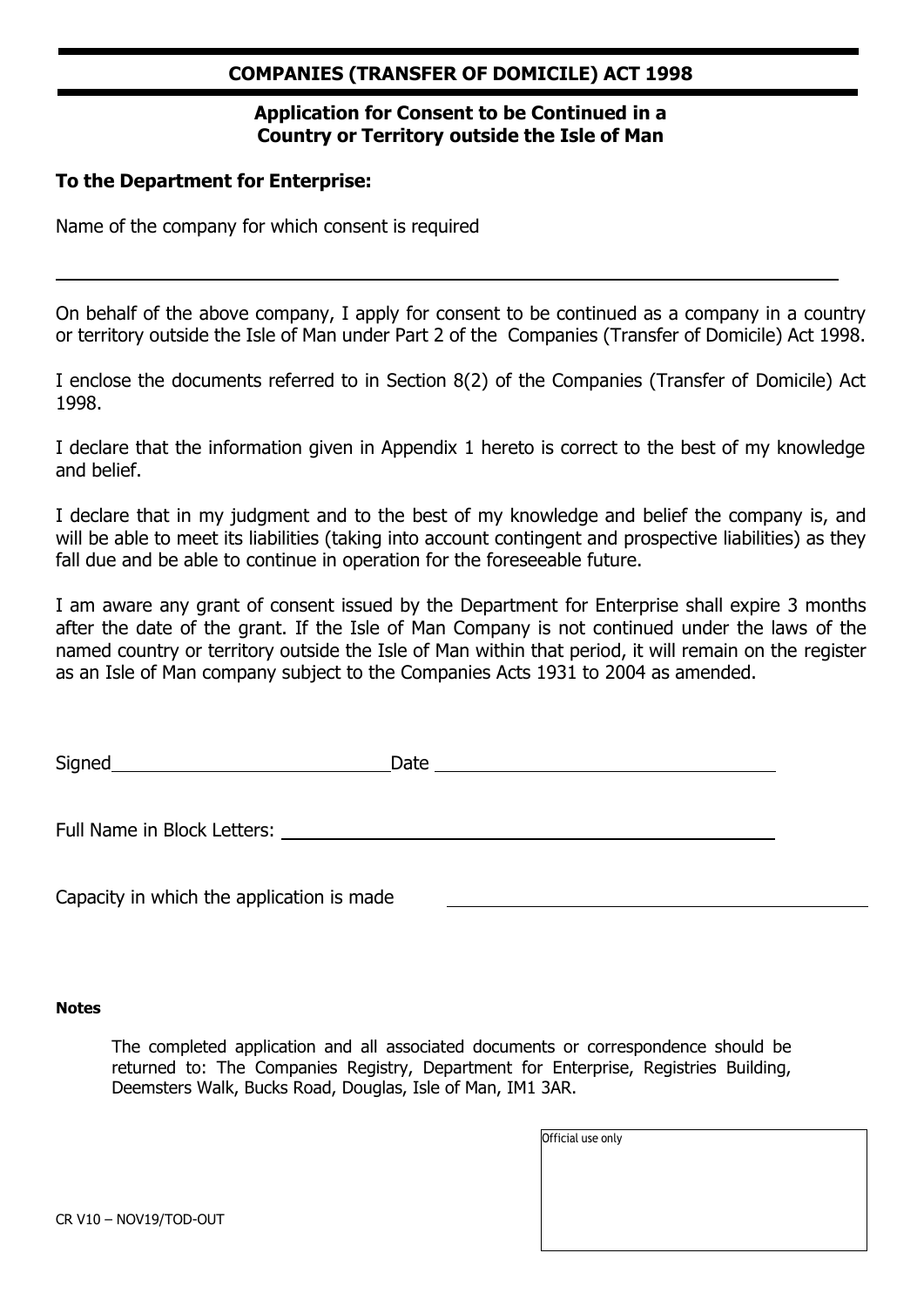#### **Application for Consent to be Continued in a Country or Territory outside the Isle of Man**

#### **Appendix I**

|                                                                                                         | IS THE COMPANY ENGAGED IN ANY OF THE FOLLOWING:                                                           | <b>YES</b> | NO. |
|---------------------------------------------------------------------------------------------------------|-----------------------------------------------------------------------------------------------------------|------------|-----|
| (a)                                                                                                     | deposit taking under the Financial Services Act 2008                                                      |            |     |
|                                                                                                         |                                                                                                           |            |     |
| (b)                                                                                                     | investment business or services to collective investment schemes under<br>the Financial Services Act 2008 |            |     |
|                                                                                                         |                                                                                                           |            |     |
| (c)                                                                                                     | provision of corporate and/or trust services under the Financial Services<br><b>Act 2008</b>              |            |     |
|                                                                                                         |                                                                                                           |            |     |
| (d)                                                                                                     | money transmission services or e-money business under the Financial<br><b>Services Act 2008</b>           |            |     |
|                                                                                                         |                                                                                                           |            |     |
| (e) acting as a collective investment scheme under the Collective Investment<br><b>Schemes Act 2008</b> |                                                                                                           |            |     |
| (f)                                                                                                     | conducting equity or loan-based crowdfunding under the Financial<br><b>Services Act 2008</b>              |            |     |
| (g)                                                                                                     | operating a credit union under the Financial Services Act 2008                                            |            |     |
| (h)                                                                                                     | designated business under the Designated Businesses (Registration and<br><b>Oversight) Act 2015</b>       |            |     |

**If the answer to any of the questions (a) to (h) above is yes, the company may need to be licensed by, or registered with, the Isle of Man Financial Services Authority in order to carry on business in or from the Isle of Man. Please contact the Authorisations Division of the Authority on +44 (0) 1624 646000, or e-mail [info@iomfsa.im t](mailto:info@iomfsa.im)o discuss this. It will not be possible to progress your application until all matters relating to the licensing or registration of the company have been satisfactorily addressed.**

| (i) insurance or reinsurance business (including broking) under the Insurance<br><b>Act 2008</b>                                                                                     |  |
|--------------------------------------------------------------------------------------------------------------------------------------------------------------------------------------|--|
| (j) the business of trustee of retirement benefits scheme or the business of a<br>retirement benefits schemes administrator under the Retirement<br><b>Benefits Schemes Act 2000</b> |  |
|                                                                                                                                                                                      |  |

**If the answer to (i) or (j) above is yes, the company may need to be authorised by, or registered with, the Isle of Man Financial Services Authority in order to conduct business in or from the Island. Please contact the Authority on +44 (0) 1624 646000 to discuss the matter. It will not be possible to progress your application until all matters relating to the authorisation of the company have been satisfactorily addressed.**

| (k) gaming, betting or operating a lottery under the Gaming (Amendment)<br>Act 1984; Casino Act 1986; the Gaming, Betting and Lotteries Act 1988 or<br>the Online Gambling Regulation Act 2001. |  |
|-------------------------------------------------------------------------------------------------------------------------------------------------------------------------------------------------|--|
|                                                                                                                                                                                                 |  |

**If the answer to question (k) above is "yes" you should contact the Gambling Supervision Commission in the Isle of Man on +44 (0)1624 694331, or email [gaming@gov.im](mailto:gaming@gov.im) to discuss this matter. Progress of the application may not be possible until all appropriate regulatory matters have been satisfactorily addressed.**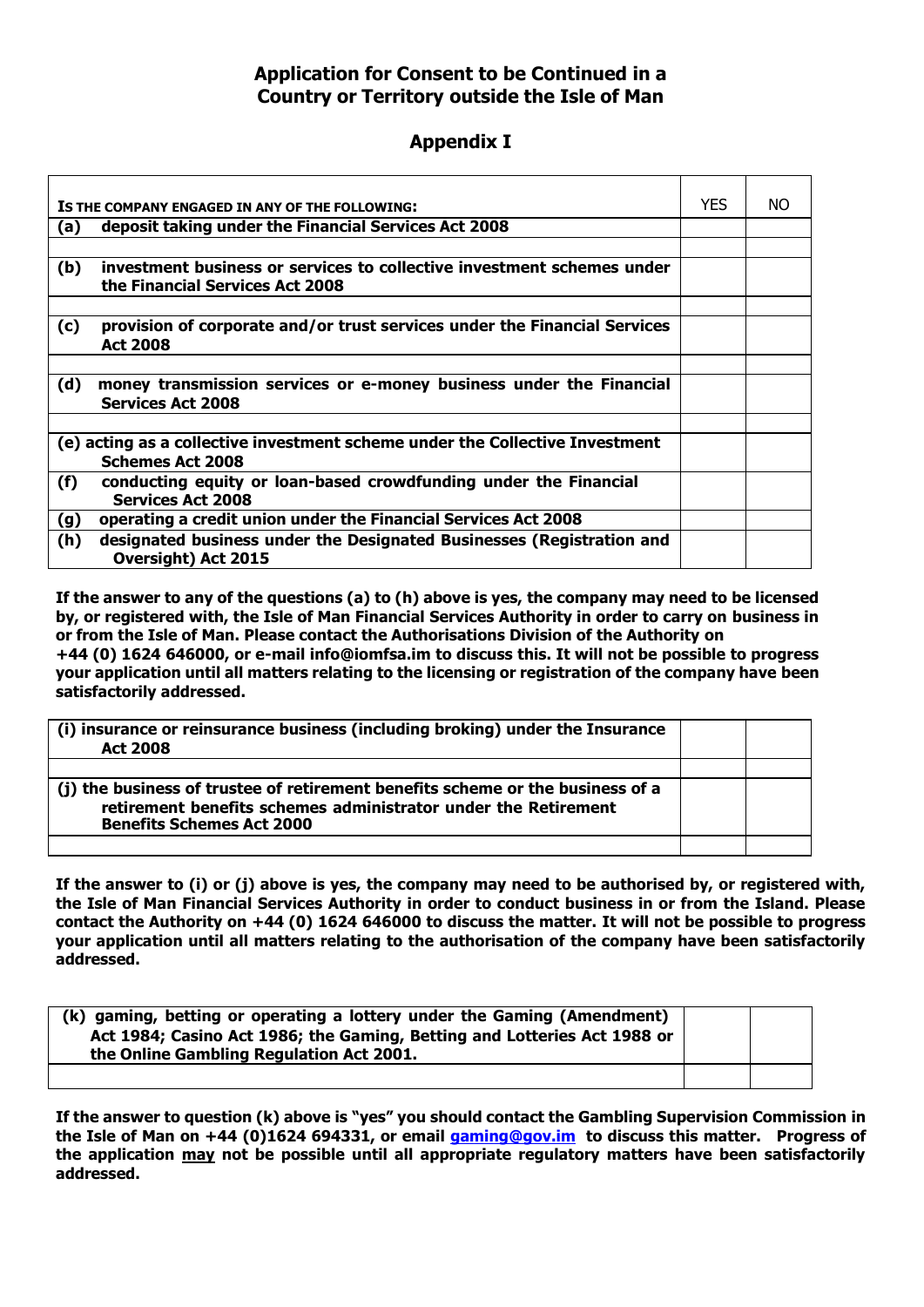## **Part 1**

## **Information about the company applying to be discontinued**

- 1. Name
- 2. Address of Registered Office
- 3. Date of incorporation and company number
- 4. Authorised share capital (if appropriate) distinguishing between different classes of shares
- 5. Issued share capital
- 6. Paid up share capital
- 7. State the amount, if any, of share premium and the amount paid up
- 8. State the date on which the company's financial year
	- a). Ends at present, and
	- b). Will end upon discontinuance
- 9. State whether the company has any subsidiary companies, and if so, give names, activities and percentage of their equity held by the company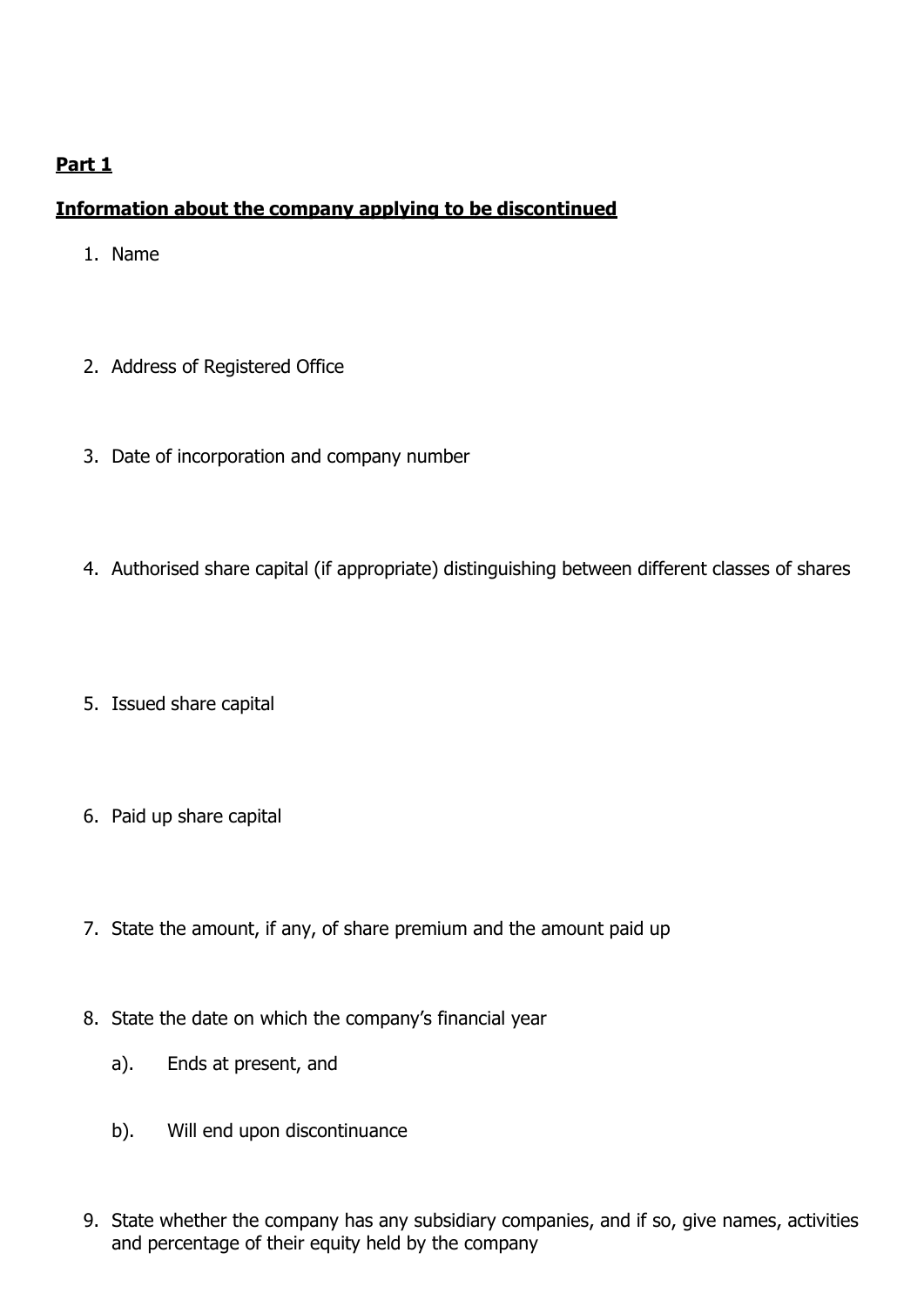- a). Is any subsidiary licenced or regulated in any country or jurisdiction? If the answer is yes provide further details.
- b). Is any subsidiary listed on a stock exchange? If the answer is yes, please provide further details.
- 10.State whether the company is listed on a stock exchange and confirm the arrangements made with the listing authority for the company to move.
- 11.State the name and address of:
	- a) The company's auditors
	- b) The company's advocates
	- c) The company's bankers
- 12.Are there any orders of any competent Court, whether or not in the Isle of Man, outstanding against the company? If the answer is yes, please provide further details.

13.Are you aware of any potential litigation against the company in the Isle of Man or in any other country or jurisdiction? If the answer is yes, please provide further details.

14.Is the company subject to an application to any competent Court whether or not in the Isle of Man for winding up, or the appointment of a liquidator, receiver or administrative receiver (or any analogous office)? If the answer is yes, please provide further details.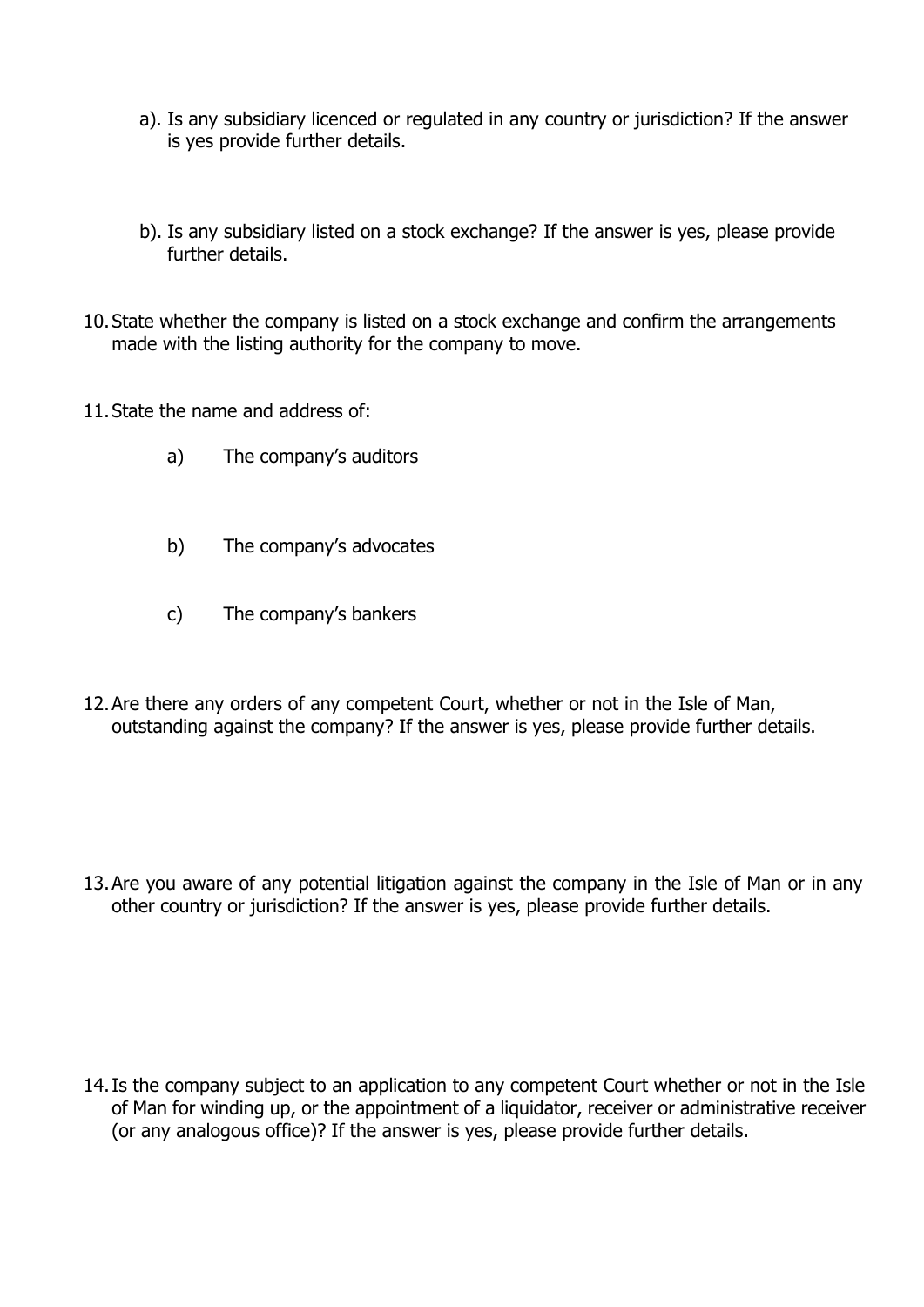- 15. Are you aware of any reason why the Department of Economic Development should not grant its consent for the company to be continued as a company in a country or territory outside the Isle of Man under Section 8(1) of the Companies (Transfer of Domicile) Act 1998? If the answer is yes, please provide further details.
	- 16.What arrangements have been made under S.9 (2) to settle the following liabilities?
		- a) Income Tax
		- b) VAT
		- c) Any other taxes, duties, rates and contributions which are payable or may become payable to the Isle of Man Government or any Department, board or agent of the Government?
- 17. State briefly the reasons for the application and why the company intends to move to the country or territory named in Part 2, paragraph 19.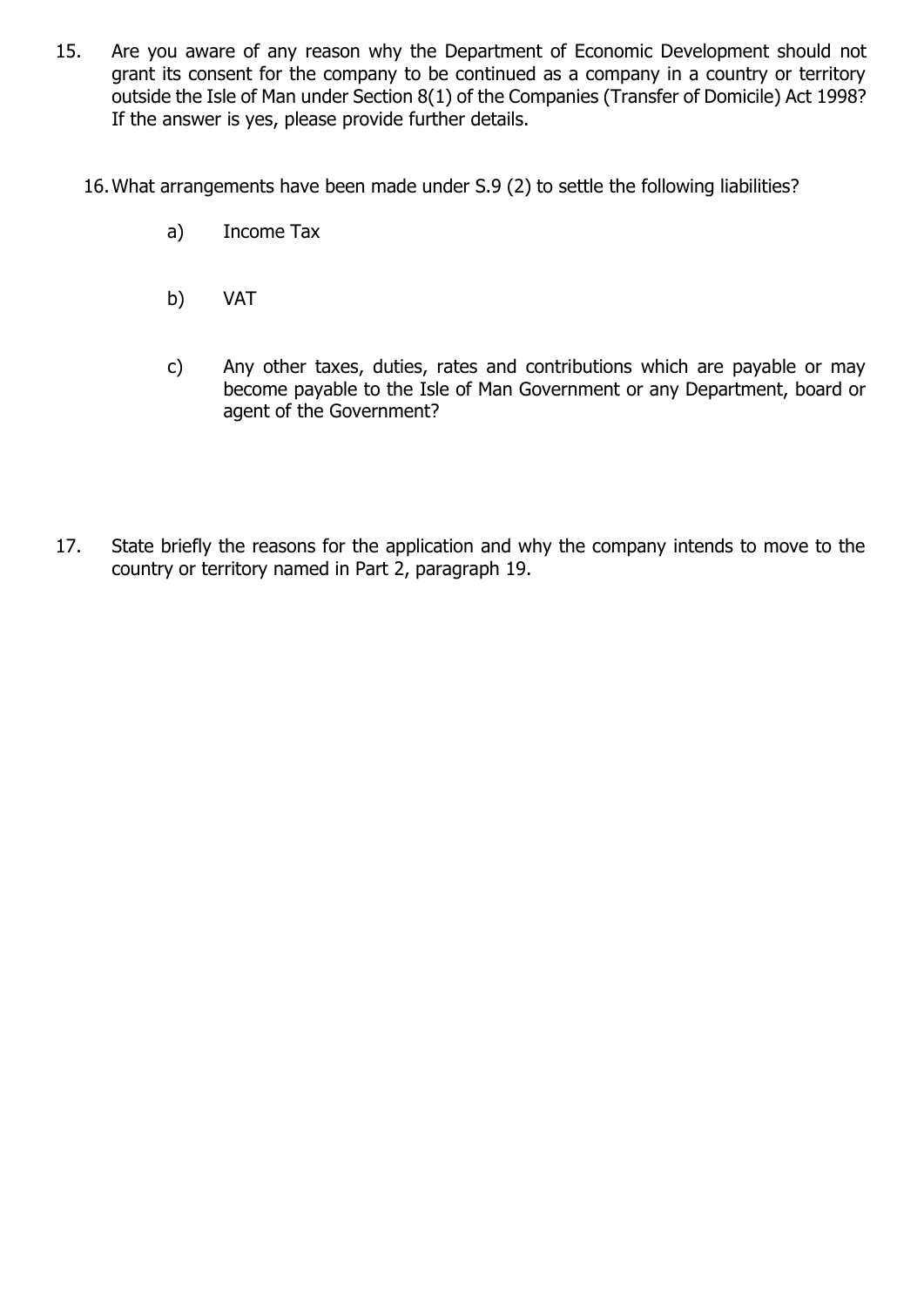## **Part 2**

## **Information about the company and the Country or Territory in which company is to be continued**

18. State the name to be used by the discontinued company outside of the Isle of Man (if different to the name given in 1 above)

19.State the name of the country or territory in which the company is to be continued

- 20. State the date from which it is proposed that the company be continued in the country or territory outside the Isle of Man
	- 21.Address of proposed registered office of the company in the new country or territory
- 22. Name and address of person to be appointed as agent for the company in the Isle of Man and for the service of process and the date from which their appointment is effective

Date……………………..

Initials of applicant……………………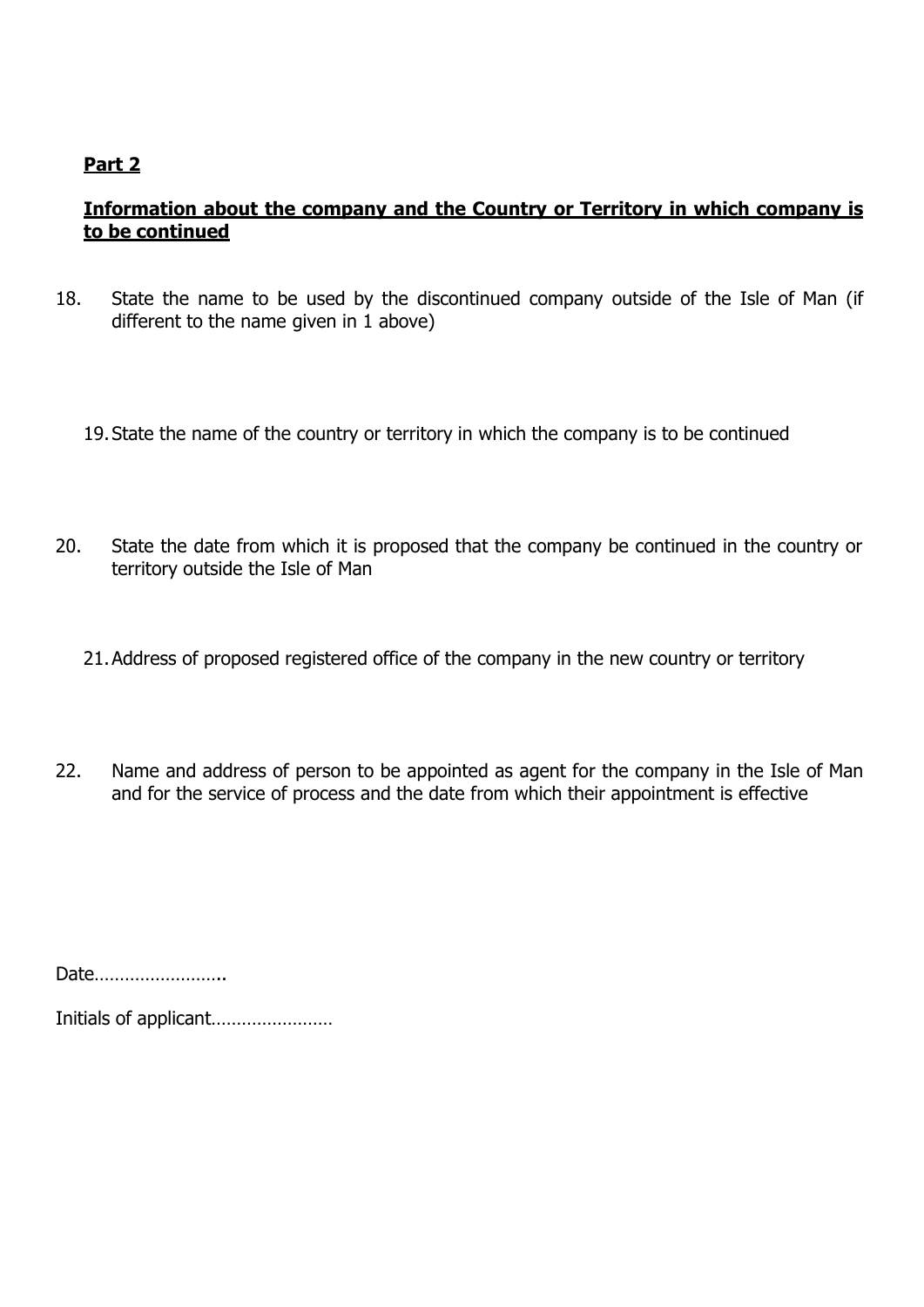## **Notes to Appendix 1**

#### **Documents specified in the Companies (Transfer of Domicile) Act 1998, to accompany application (Appendix I and II):**

- 1. Application form completed, signed and dated and accompanied by the correct fee (see below) - S.8 (2)
- 2. Certified copy of the resolution referred to in S.8 (2)(a)
- 3. Statutory declarations by all the directors of the company that
	- a) The company is solvent and can meet all of its liabilities and obligations
	- b) That the discontinuance will not adversely affect the interests or rights of, creditors and shareholders - S.8 (2)(b)
- 4. Evidence of advertising in:
	- a) 2 newspapers (Isle of Man)  $S.8$  (2)(c)(i)
	- b) 1 newspaper (continued jurisdiction)  $-$  S.8 (2)(c)(ii)
- 5. Irrevocable and legally binding undertaking executed by the company and its directors - S.8  $(2)(d)(i)$ , (ii) and (iii)
- 6. Copy of notice delivered to all shareholders informing them the Department of Economic Development will consider their written comments prior to application - S.8 (2)(e)
- 7. Written consent to the making of application by the holders of all charges registered under section 79 of Companies Act 1931 - S.8 (2)(f)
- 8. Advocates certificate of compliance S.8 (2)(g)
- Supplementary documents (S.8 (2)) not specified in the Companies (Transfer of Domicile) Act 1998, to accompany applications
- 9. Confirmation that the following have been notified of the company's intention to discontinue in the Isle of Man and transfer its domicile to another territory or country and have no objection, or confirmation that such notification is not required::
	- a) Isle of Man Government Isle of Man Financial Services Authority
	- b) Isle of Man Government Income Tax Division of the Treasury
	- c) Isle of Man Government Customs and Excise Division of the Treasury
- 10. A statement of the nature of the current business of the Isle of Man Company.
- 11. Confirmation from the person / company appointed as agent for the service of process for a period of not less than 3 years from the date of discontinuance that they consent to act.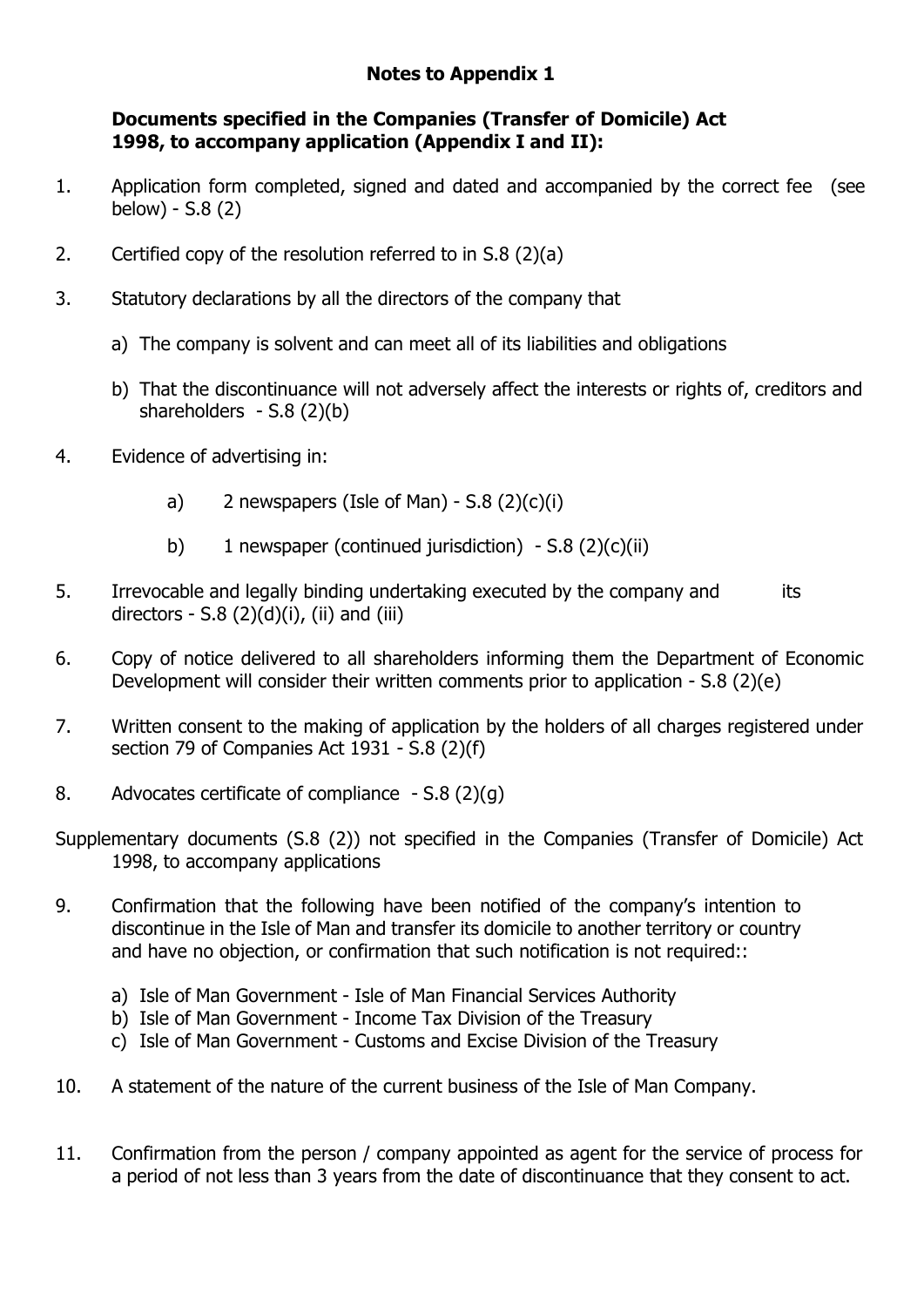## **FEES PAYABLE ON TRANSFER OF DOMICILE**

## **SD 0247/13 - Companies (Transfer of Domicile) (Fees and Duties) Order 2013 7 th January 2014**

#### **Moving to the Isle of Man**

£100 payable upon delivery of the application.

## **Leaving the Isle of Man**

£3,000 payable upon delivery of the application

If there are a number of companies, which are member of a group, the first pays £3,000 and the remainder each will pay £1,200

£56 registration fee payable upon delivery of the instrument of continuance for each company

£15 for a duplicate copy of a certificate of registration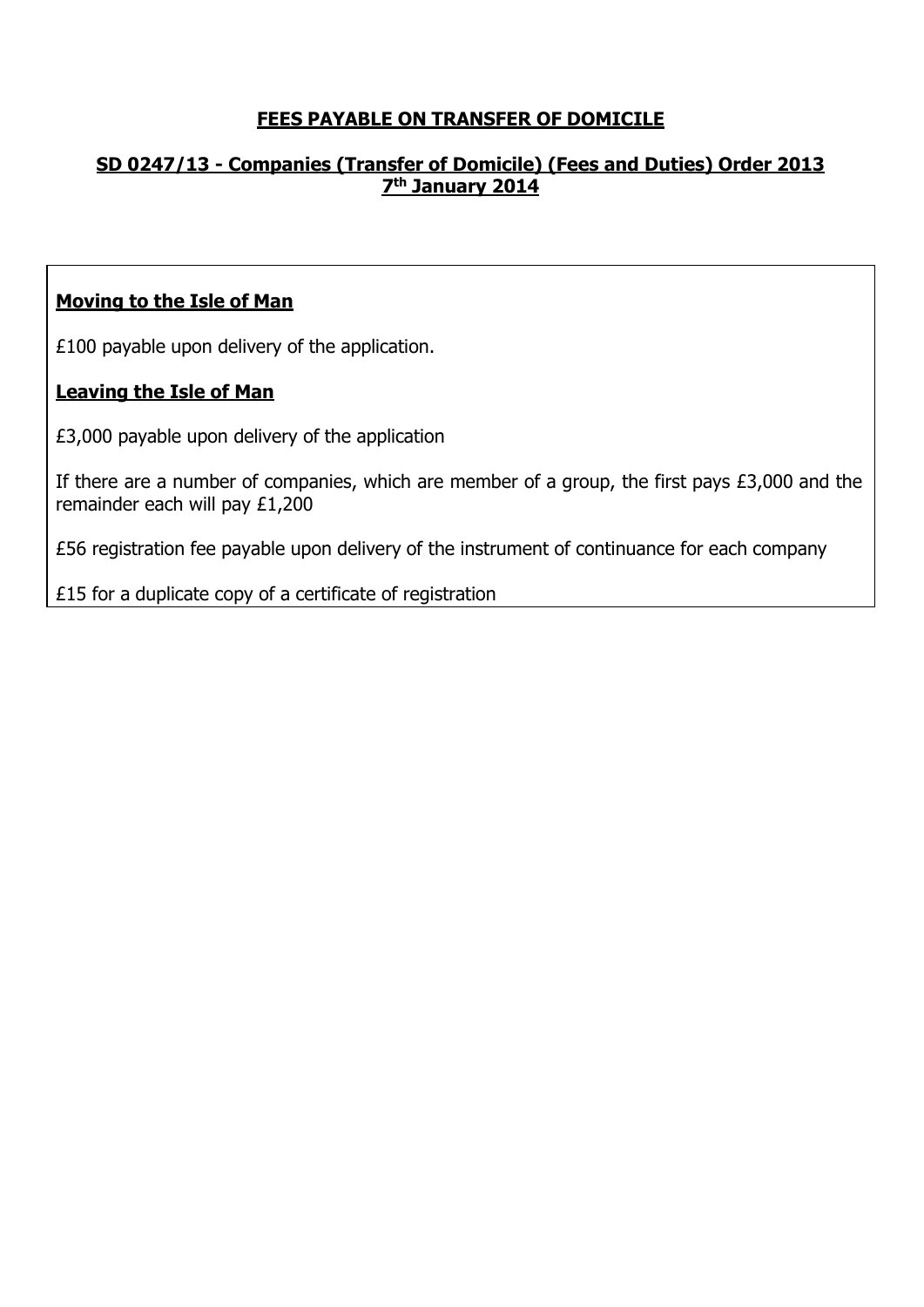# **Application for Consent to be Continued in a Country or Territory outside the Isle of Man**

## **Appendix II**

## **Additional Information**

#### **The information contained on this page will not form part of the application and will not be considered as part of the application process**

1. If the company is moving to another jurisdiction because of a legislative or procedural weakness or deficiency in the Isle of Man, the Department would like to know so it can look in to the matter. Any additional information you care to provide would be appreciated.

2. Please state the number of staff the company proposes to make redundant in the Isle of Man as a result of the discontinuance (are any staff relocating, being retrained or employed elsewhere in the organisation on the Isle of Man?)

The information provided in this appendix may be used to improve the provision of services within the Isle of Man, for statistical purposes and for future strategic planning.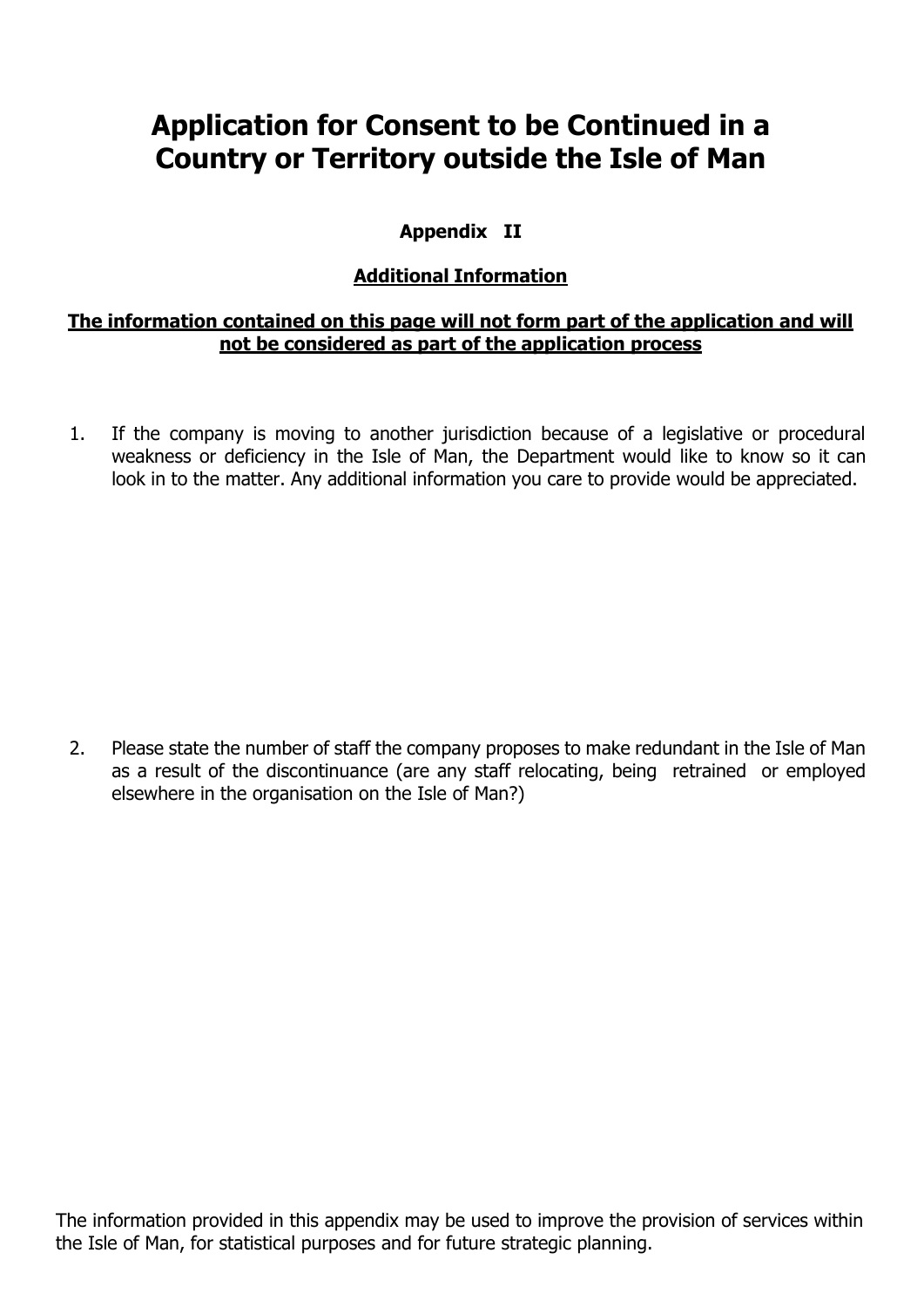#### **The Department has prepared the following non-statutory forms which it considers comply with the Act:**

- 1. Declaration of Solvency in terms of Section 8(2)(b) to be signed by each director
- 2. An Irrevocable Undertaking in terms of Section 8(2)(d) to be signed by the company
- 3. An Irrevocable Undertaking in terms of Section 8(2)(d) to be signed by each director
- 4. Confirmation from the person / company appointed as agent for the service of process for a period of not less than 3 years from the date of discontinuance that they consent to act Section 8(2)

**You should take your own legal advice as to the completeness of these forms and their compliance with the Act.**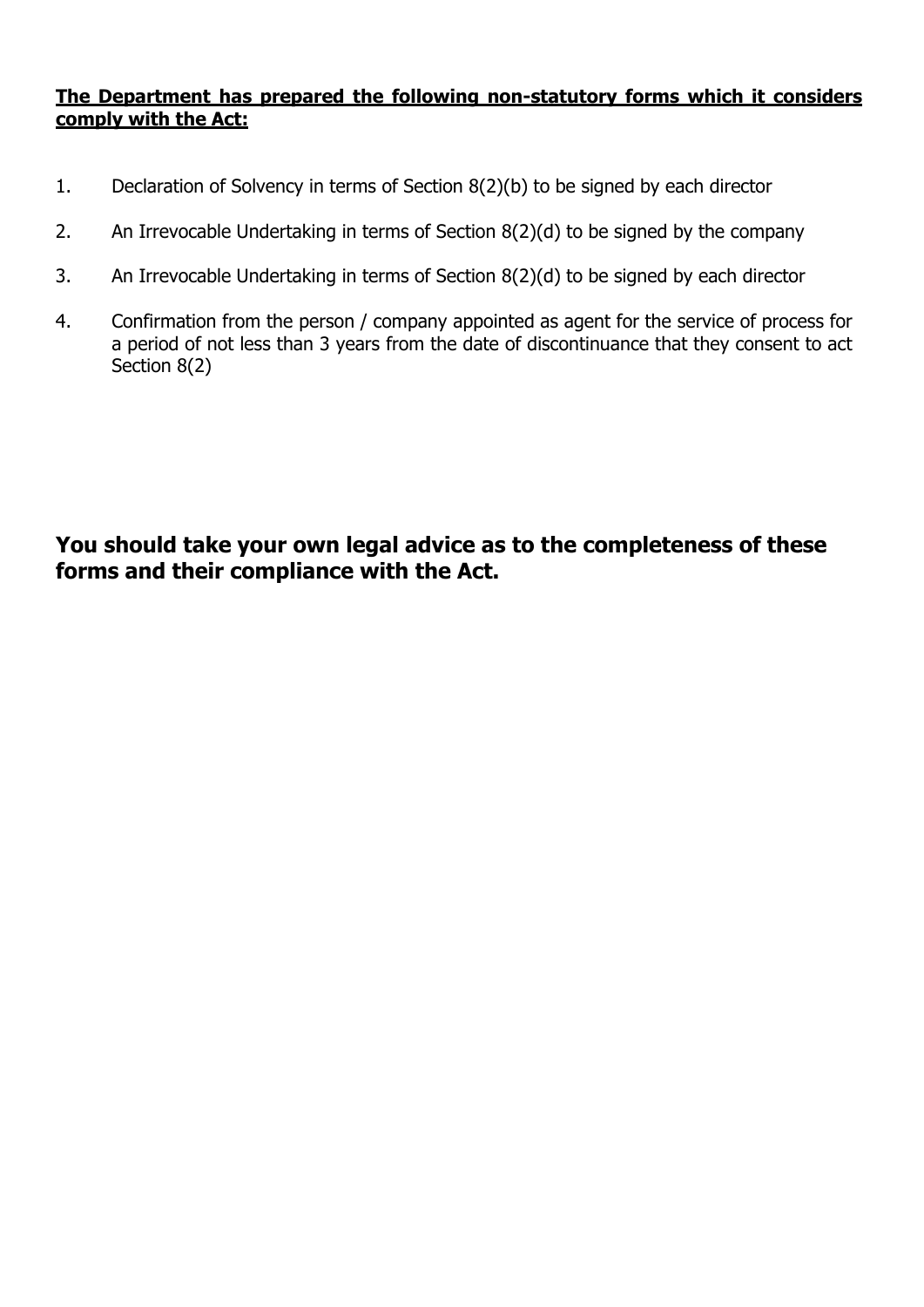# **COMPANIES (TRANSFER OF DOMICILE) ACT 1998 Section 8(2)(b)**

## **Application for Consent to be Continued in a Country or Territory outside the Isle of Man**

**Name......................................................................................................LIMITED/PLC**

**(the "Company")**

**Company No:……………….**

## **DECLARATION OF SOLVENCY**

I, (name)……………………………………………..

of (address)…………………………………………………………….…

DO HEREBY SOLEMNLY AND SINCERELY DECLARE as follows:

(1) I am a Director of the Company

(2) As of this date, from my knowledge of the affairs of the Company, I confirm that the Company is solvent and able to meet all of its liabilities and obligations and that the discontinuance of the Company from the Isle of Man and its continuance in......................................................will not adversely affect the interests or rights of creditors and shareholders.

Signed …………………………….

Declared at

This day of

Before me:-

Commissioner for Oaths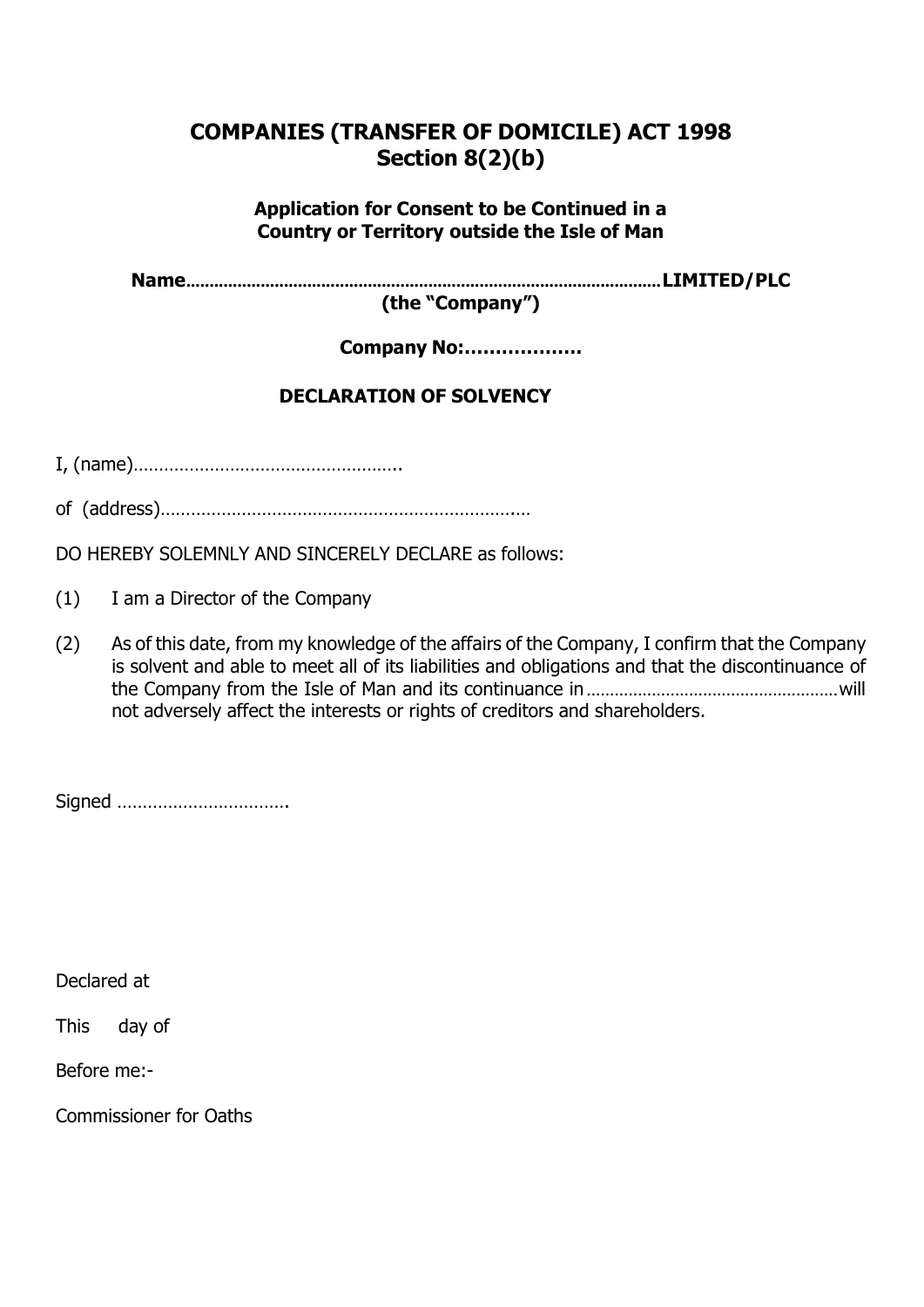## **COMPANIES (TRANSFER OF DOMICILE) ACT 1998 Section 8(2)(d)**

#### **Application for Consent to be Continued in a Country or Territory Outside the Isle of Man**

**Name......................................................................................................LIMITED/PLC**

**(the "Company")**

**Company No:……………….**

## **IRREVOCABLE UNDERTAKING**

I,……………………………………………………………………………….. (name & office) HEREBY IRREVOCABLY UNDERTAKE for and on behalf of the company that:

- (1) The company agrees to accept service of legal process in the Isle of Man in any proceeding arising out of actions or omissions occurring prior to the discontinuance of the Company under the Companies (Transfer of Domicile) Act 1998 (as amended) of the Isle of Man and for such purpose HEREBY APPOINT (name)................................................................................of (address)…………………………………………………………………. as its agent for the service of process for a period of not less than 3 years from the date of discontinuance;
- (2) The company agrees that all legal process arising out of actions or omissions occurringprior to the discontinuance of the Company under the Companies (Transfer of Domicile)Act 1998 (as amended) of the Isle of Man will be accepted by the company in (name of country moving to) …………….…………. at (address) ……………………………………………………..………….;
- (3) The company hereby submit to the non-exclusive jurisdiction of the courts of (name of country moving to)……………………………….

Signed……………………..……..

Dated …………………………..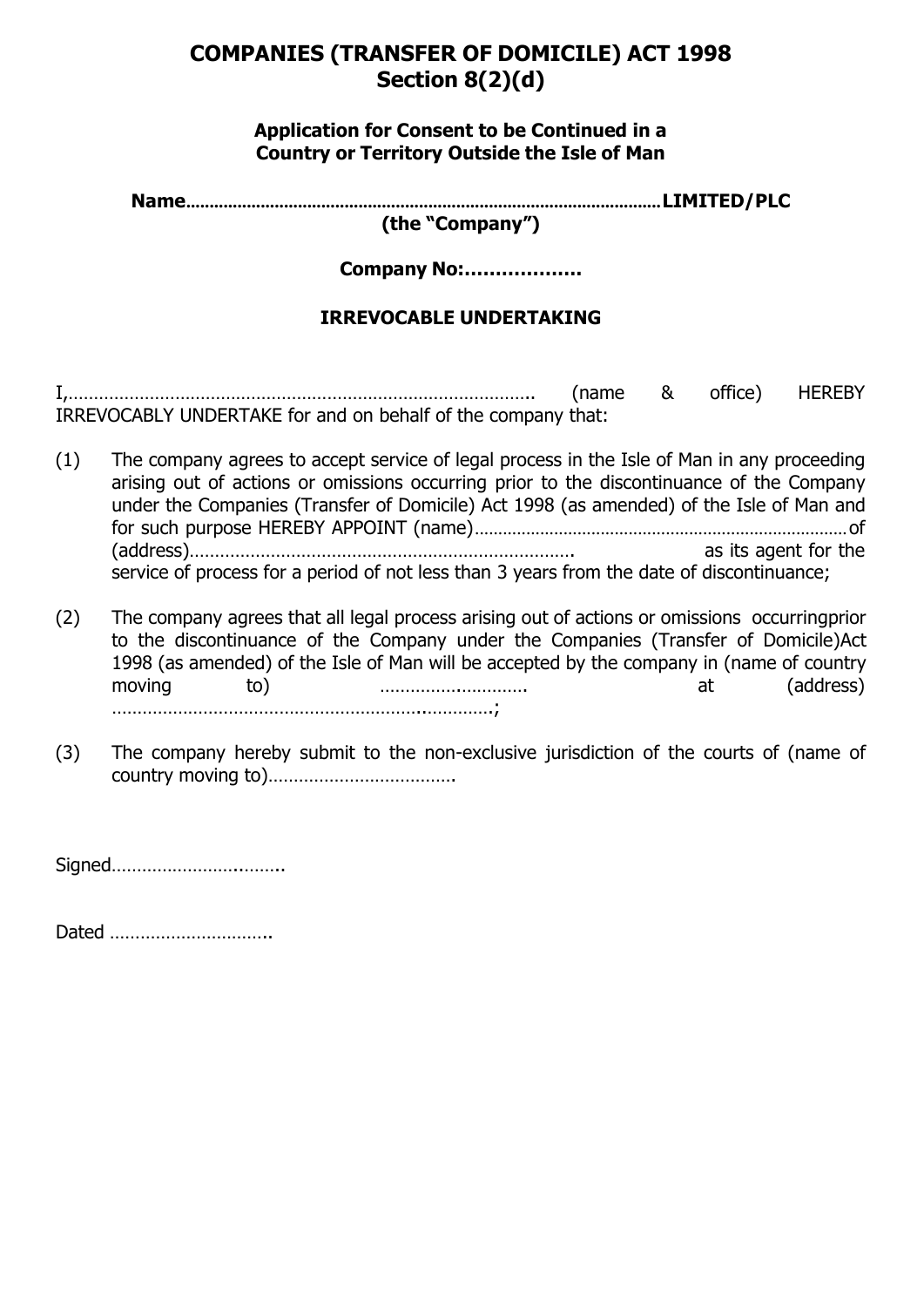## **COMPANIES (TRANSFER OF DOMICILE) ACT 1998 Section 8(2)(d)**

#### **Application for Consent to be Continued in a Country or Territory Outside the Isle of Man**

**Name......................................................................................................LIMITED/PLC**

**(the "Company")**

**Company No:……………….**

## **IRREVOCABLE UNDERTAKING BY DIRECTOR**

I, (name)…………………………………………………………………… of (address).........................as a director of the company HEREBY IRREVOCABLY UNDERTAKE and agree:

- (1) to accept legal process in the Isle of Man in any proceeding arising out of actions or omissions occurring prior to the discontinuance of the Company under the Companies (Transfer of Domicile) Act 1998 (as amended) of the Isle of Man and for such purpose HEREBY APPOINT (name)…………………………………………….. of (address)……………… as agent for the company for the service of process for a period of not less than 3 years from the date of discontinuance;
- (2) that all legal process arising out of actions or omissions occurring prior to the discontinuance of the Company under the Companies (Transfer of Domicile) Act 1998 (as amended) of the Isle of Man will be accepted by me in (name of country moving to) ……………. at (address) ........................... ;
- (3) to submit to the non-exclusive jurisdiction of the courts of (name of country moving to)…………..

Signed……………………….

Dated ……………………